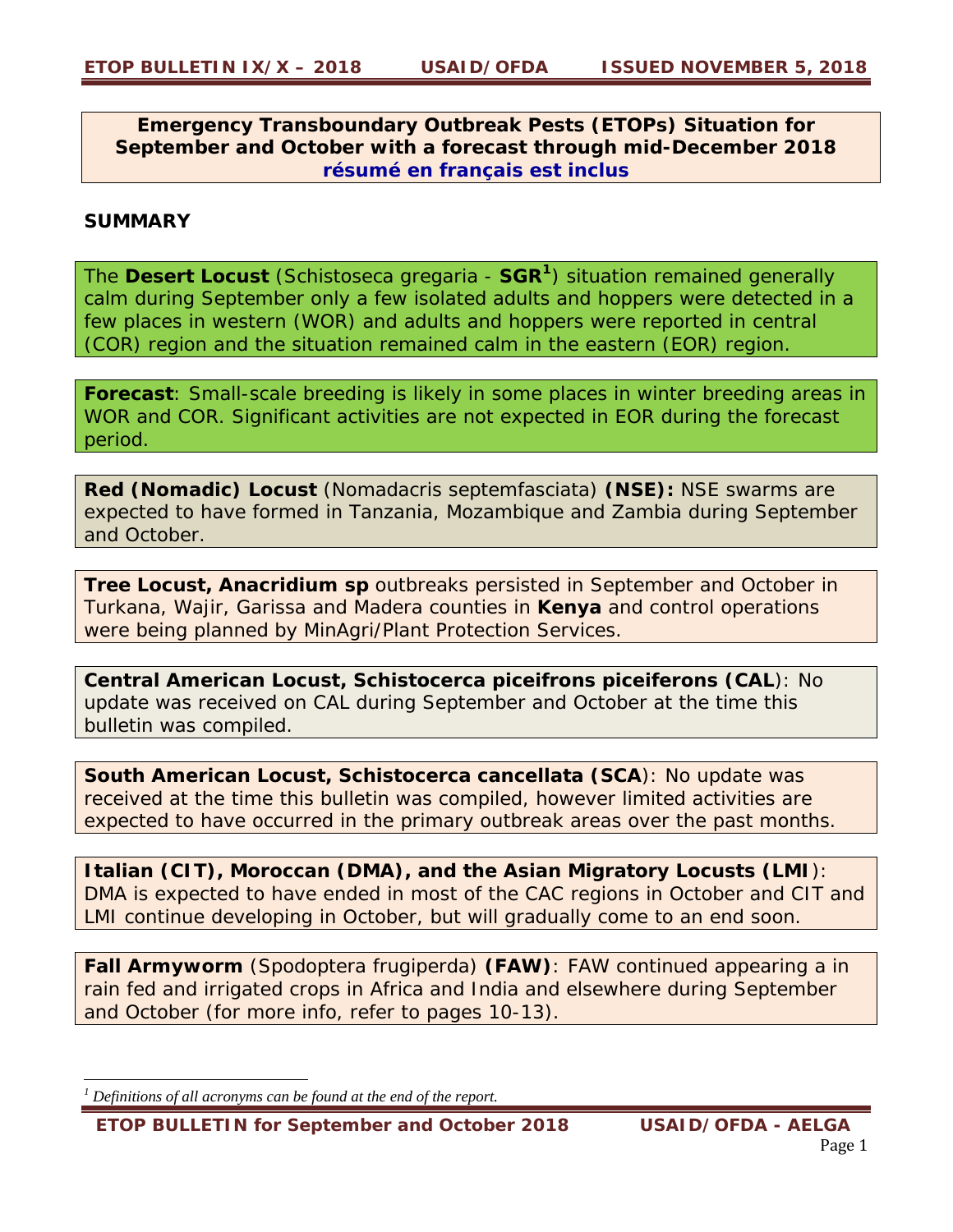**African Armyworm (AAW)** (*Spodoptera exempta*): AAW outbreak was reported in Malawi in October.

**Southern Armyworm (***Spodoptera eridania***) (SAW**): SAW, a pest native to the Americas from southern USA to Argentina has not yet been reported in Africa on a scale. If and once established, this ravenous pest could become an extra heavy burden to small-holder farmers who are already struggling to fend off other indigenous and invasive pest species.

**Quelea birds** (**QQU**): QQU outbreaks were reported in several countries in **Kenya**  in October.

*Active surveillance, monitoring, reporting, information sharing and timely implemented preventive interventions remain critical at all times to abate the threats ETOPs pose to crops and pasture.*

*USAID/OFDA/PSPM monitors ETOPs regularly in close collaboration with its network of national PPDs/DPVs, regional and international pest monitoring and/or control entities, including FAO, CLCPRO, CRC, DLCO-EA, and IRLCO-CSA, as well as Agency partners, and NGOs and issues timely analytical bulletins and reports to stakeholders across the globe. End summary* 

# **RÉSUMÉ**

**La situation du Criquet pèlerin** (*Schistoseca gregaria* - SGR) est restée globalement calme en septembre. Seuls quelques adultes isolés et des larves ont été détectées dans quelques sites de l'ouest (WOR) et des adultes et des larves ont été signalés dans la région centrale (COR) en octobre. de criquets ont été détectés dans la région est de la flambée épidémique (EOR).

**Prévision:** Une reproduction à petite échelle est probable à certains endroits dans les zones de reproduction hivernale du WOR et du COR. Des activités importantes ne sont pas attendues dans la RAH pendant la période de prévision.

**Criquet nomade rouge (***Nomadacris septemfasciata***) (NSE ): Des essaims de NSE devraient s'être formés en Tanzanie et au Mozambique en septembre et octobre.**

**Criquet Amérique centrale, Schistocerca piceifrons piceiferons (CAL):** Aucune mise à jour n'a été reçue concernant la CAL en septembre et en octobre au moment de la compilation du présent bulletin.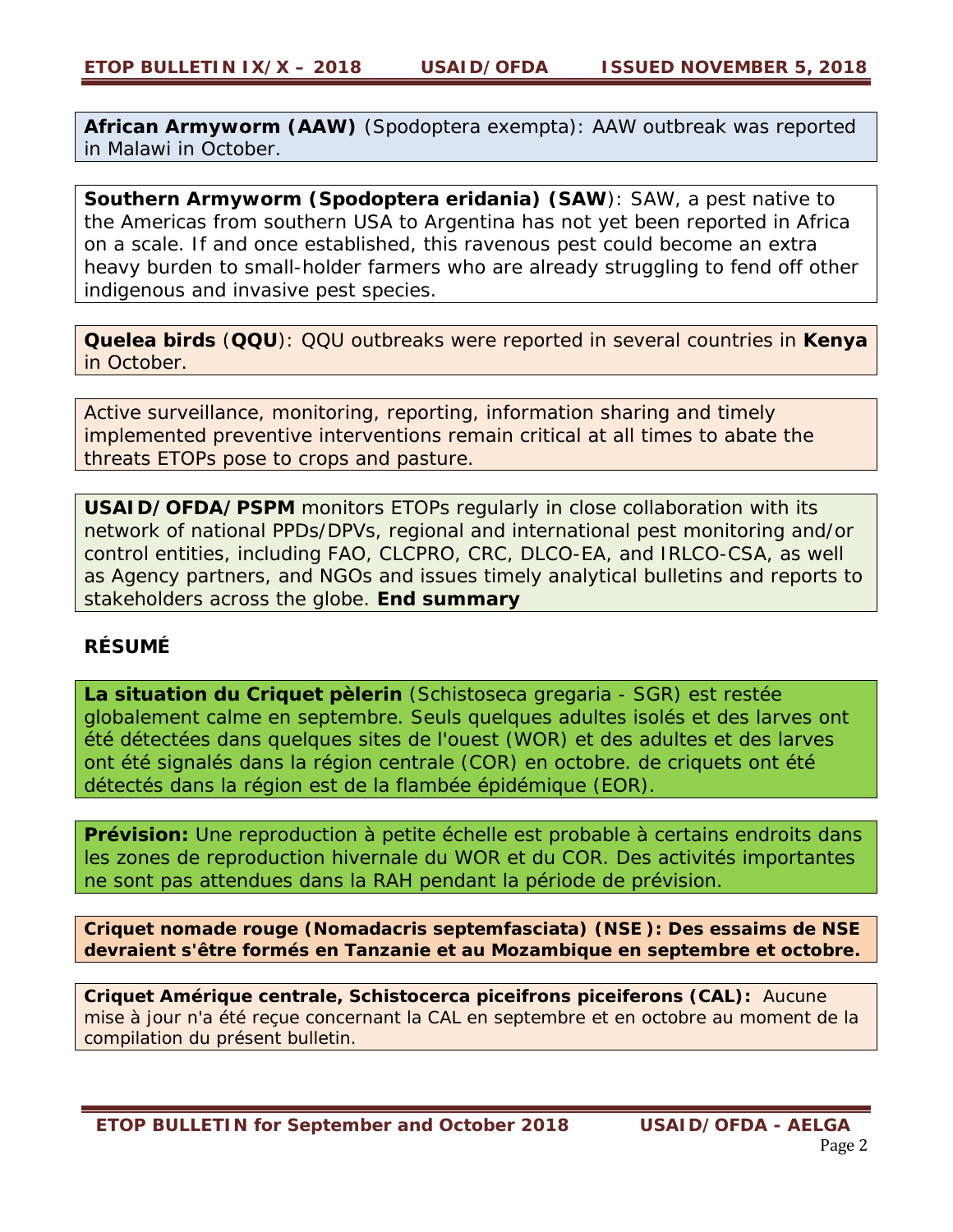**D'Anacridium sp: d**es foyers ont persisté en septembre et octobre dans les comtés de Turkana, Wajir, Garissa et Madera au **Kenya** et des opérations de lutte étaient en cours de planification par les services de protection des végétaux MinAgri.

**Criquet d'Amérique du Sud, Schistocerca cancellata (SCA):** Aucune mise à jour n'a été reçue à la date de rédaction du présent bulletin. Toutefois, certaines activités devraient se dérouler dans les zones de premier foyer au cours des derniers mois.

**Criquets italiens (CIT), marocains (DMA), Asian Migratory Locust (***LMI*): le DMA devrait avoir pris fin dans la plupart des régions CAC en octobre et le CIT et le LMI continueront à se développer jusqu'en octobre, mais finiront bientôt par disparaître .

**Chenille Légionnaire d'automne** (*Spodoptera frugiperda*) (FAW): le FAW a continué à apparaître sous les cultures irriguées et sous pluie, en Afrique et en Inde et ailleurs, en septembre et octobre (pour plus d'informations, reportez-vous aux pages 10-13).

**Chenille Légionnaire africaine (AAW)** (*Spodoptera exempta*): le foyer d'AAW été signalé en Malawi en octobre.

**La chenille légionnaire du Sud** (*Spodoptera eridania***) (SAW**), Originaire des Amériques et commune du sud des États-Unis à l'Argentine, la SAW n'a pas encore été signalée en Afrique, mais si elle était établie, ce ravageur vorace pourrait devenir un fardeau supplémentaire pour les petites agriculteurs propriétaires qui luttent déjà pour se protéger d'autres espèces nuisibles indigènes et envahissantes.

**Quelea birds (QQU):** Des épidémies de QQU ont été signalées dans plusieurs pays du Kenya en octobre.

La surveillance active, la surveillance, la notification, le partage d'informations et les interventions préventives en temps opportun restent critiques en tout temps pour réduire les menaces que posent les ETOP pour les cultures et les pâturages.

**L'USAID / OFDA / PSPM** surveille régulièrement les ETOP en étroite collaboration avec son réseau de PPV / DPV nationaux, d'organismes de contrôle et / ou de lutte antiparasitaire régionaux et internationaux, y compris la FAO, la CLCPRO, CRC, DLCO-EA et IRLCO-CSA, ainsi que des partenaires de l'Agence et des ONG. et fournit des bulletins analytiques et des rapports opportuns aux parties prenantes à travers le monde. **Résumé de fin**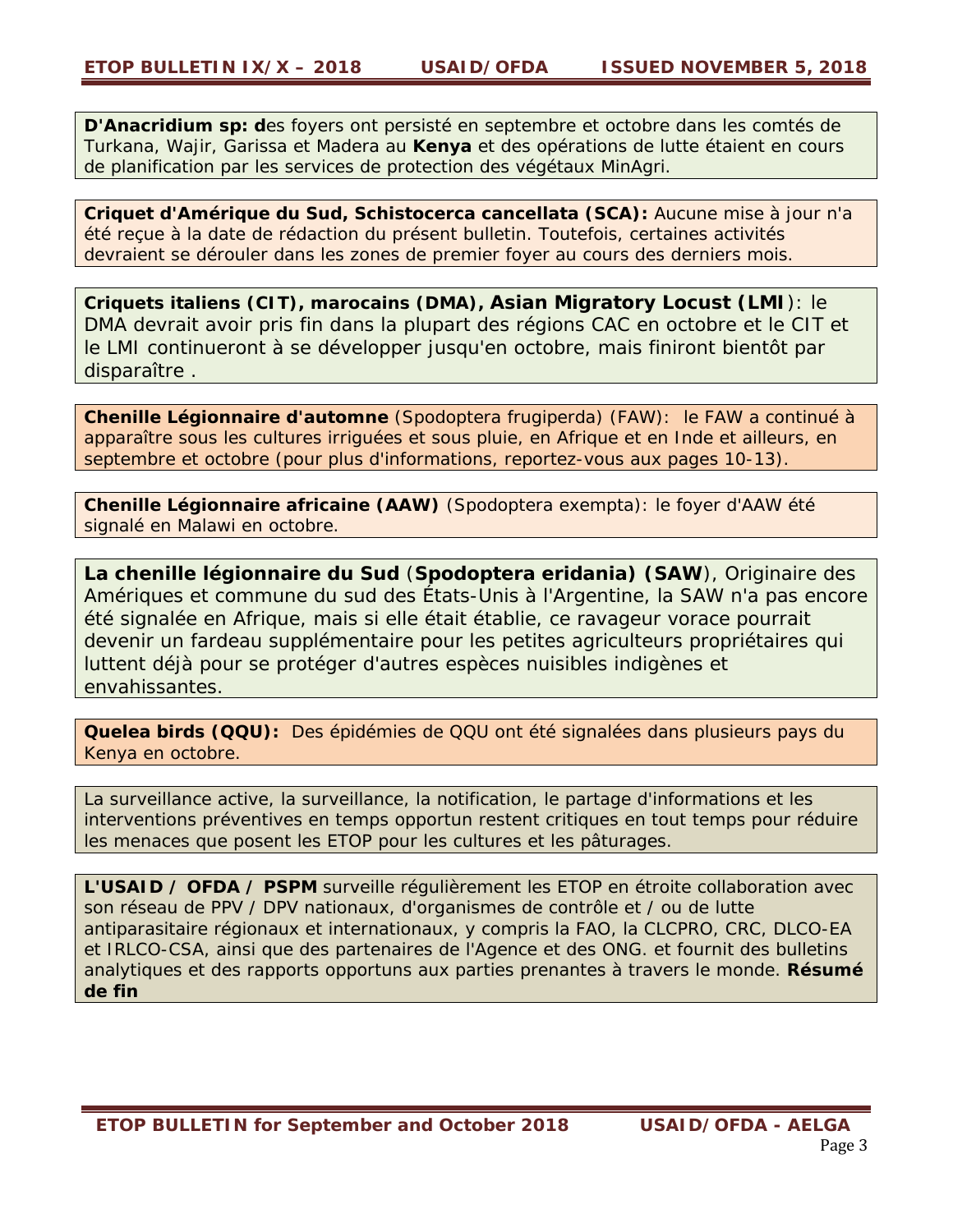## **OFDA's Contributions to ETOP Abatement Interventions**

**USAID/OFDA** co-sponsored FAW disaster risk reduction project is being implemented by a group composed of the Center for Agriculture and Biosciences International (CABI), the Desert Locust Control Organization for Eastern Africa (DLCO-EA), International Center of Insect Physiology and Ecology (ICIPE) and National MinAgri and other partners with FAOSFE managing the project. To date the project has completed national level Training of Trainers (ToT) that trained several dozen officers/staff in Burundi, Ethiopia, Kenya, Rwanda, Tanzania and Uganda. It has also launched consultative district level meetings for stakeholders involving more than 300 villagers and village chiefs and others in 50 districts in six countries. Monitoring using pheromone traps and scouting are being actively implemented in all project villages. Mobile apparatus are being utilized for monitoring, documenting and reporting the situation in all countries. The OFDA-BFS co-funded FAW Field Guide for Integrated FAW Management https://feedthefuture.gov/sites/FallArmyworm\_IPM\_Guid e\_forAfrica.pdf and FAO's FAW IPM Manual for FFS were utilized for the training and scouting along with those of CABI, DLCO-EA, ICIPE and FAO.

The community/farmers' ToT field manual that CABI (Nairobi) has developed has been finalized and will soon be available for use. The Manual heavily references to the USAID FAW IPM field guide, FAO's FAW manual, and other relevant sources. It focuses on district officers, extension staff and rural communities. The manual is expected to be available for use soon

*OFDA/PSPM is working with interested parties to explore means and ways to expand innovative technologies to AAW*  *affected countries to contribute to food security and benefit farmers and rural communities.* 

*OFDA/PSPM's interests in sustainable pesticide risk reduction in low income countries to strengthen their capacities and help avoid potentially threatening pesticide related contaminations and improve safety of vulnerable communities and their shared environment remain high on the agenda.* 

*The online Pesticide Stock Management System (PSMS) that was developed by the UN/FAO with financial assistance from USAID/OFDA and other partners continues benefiting participating countries across the globe. Thanks to this tool, ETOP-prone countries and others have been able to avoid unnecessary procurements and stockpiling of pesticides. This practice has significantly contributed to host-countries' ability to effectively monitor, manage, minimize and avoid costly disposal operations and thereby improve safety and well-being of their citizens and their shared environment.* 

*USAID/OFDA-sponsored DRR projects have been strengthened national and regional capacity for emergency locust control and prevention and helped tens of millions of farmers, pastoralists across Sahel West Africa, Northwest Africa, Eastern and Northeastern Africa, the Middle East and Caucasus and Central Asia (CAC). The projects created, facilitated and improved collaborations among neighboring countries for joint monitoring, surveillance, information sharing and technical support. The projects supported several dozen training on ETOP monitoring and control.* Thanks to these and other similar efforts, potentially serious locust outbreaks and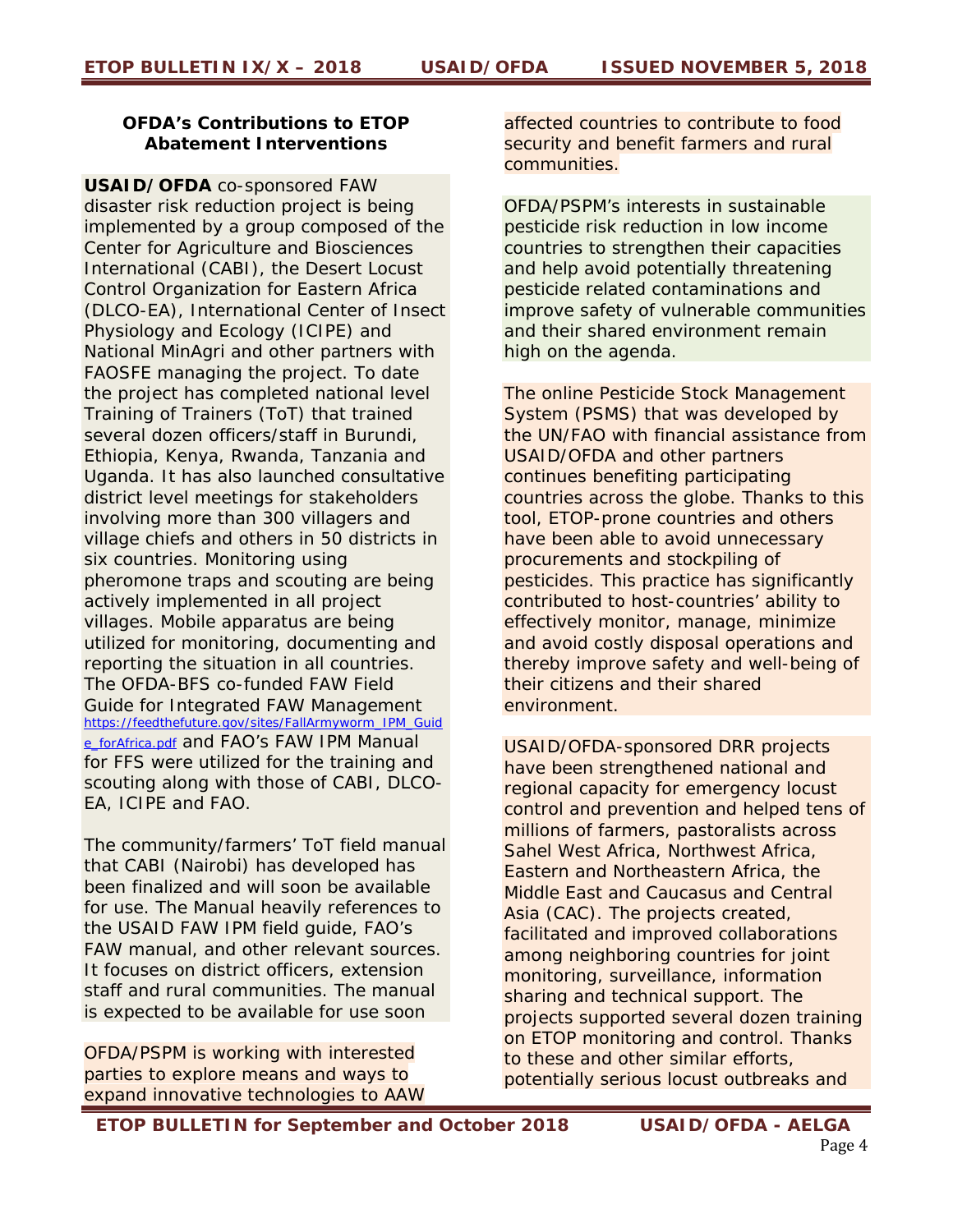invasions had been abated several times in many countries across the primary outbreak regions for more than a decade

*Technical and material supports that have been provided to participating frontline countries and DLCO-EA through the USAID/OFDA-FAO-DLCO-EA cosponsored Horn of Africa emergency desert locust management project has strengthened capacity to better monitor, report, prevent, and abate locusts in the sub-region.* 

*Note: ETOP SITREPs can be accessed on USAID Pest and Pesticide Management website: USAID Pest and Pesticide Monitoring*

#### **Weather and Ecological Conditions**

From 21-31 October, the Inter-Tropical Front (ITF) continued its equatorial retreat, rapidly in the west but more slowly in the east. The ITF was close to the climatological position along most of its length. The mean western (10W-10E) portion of the ITF was approximated at 13.1N, a drop of 1.9 degrees. The displacement of the ITF to within a couple tenths of a degree of its average position put an end to late-season rain across the western Sahel.

#### Figure 1



The mean eastern (20E-35E) portion of

the ITF was approximated at 10.9N, south of the previous dekad by 0.8 degrees. The eastern ITF position for late October fell below the normal position by 0.6 degrees and marked the 5th consecutive below-normal dekad to end the season. Figure 1 shows the current position (**red**) of the ITF compared to the climatological position (**black**) during the 3<sup>rd</sup> dekad October and its previous position (**yellow**) during the 2<sup>nd</sup> dekad of October (NOAA, 10/2018).



Figure 3.



Figures 2 and 3 are time series, illustrating the mean latitudinal values of the western and eastern portion of the ITF, respectively, and their seasonal evolutions since April, 2018 (NOAA, 9/2018).

*During the month of October, rainfall was above-average over parts of southern*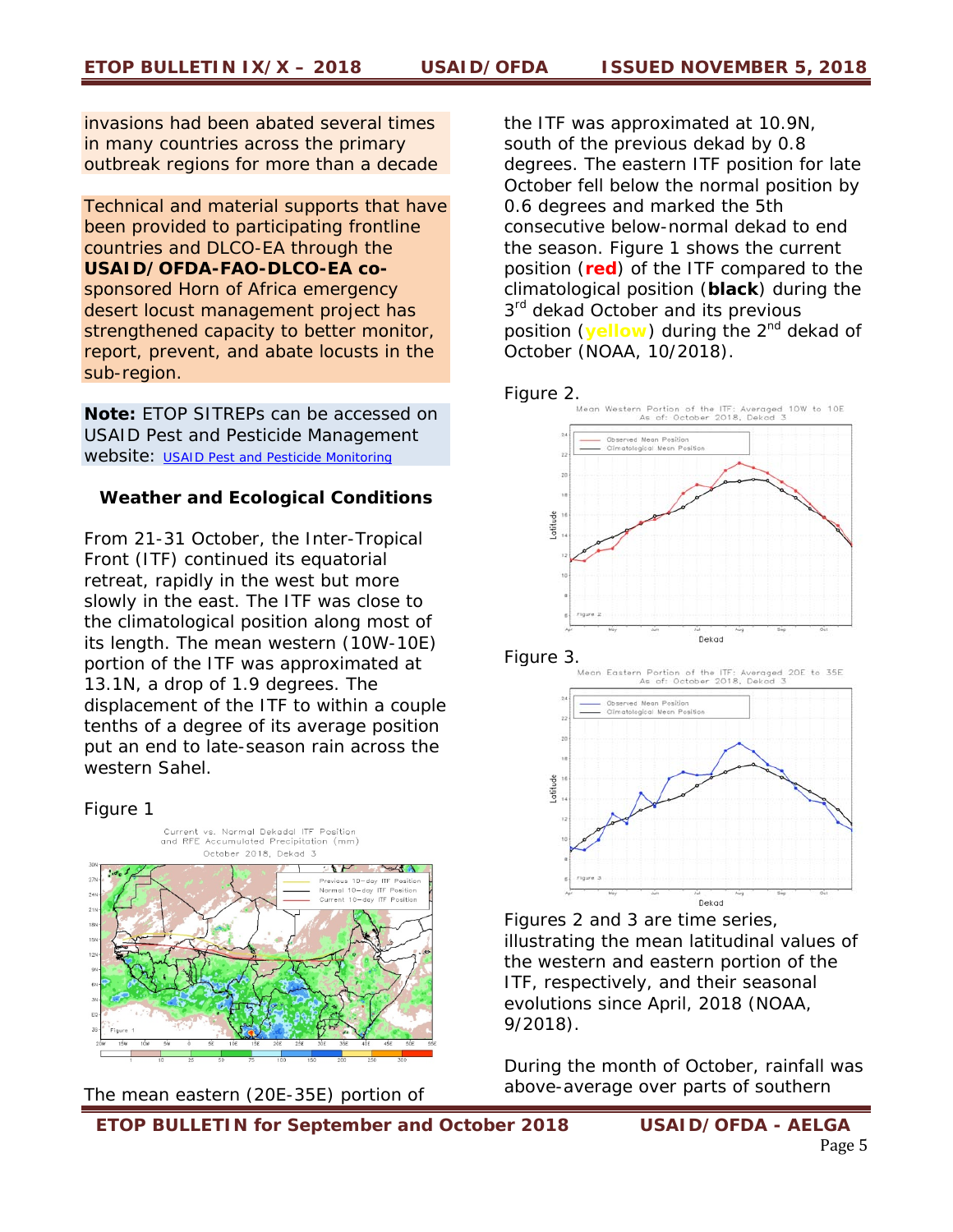*Senegal, southern Mali, parts of Guinea-Conakry, Sierra Leone, Cote d'Ivoire, Burkina Faso, parts of Ghana, Togo and Benin, western Niger, portions of Nigeria and Cameroon, local areas in Gabon, many parts of Congo-Brazzaville, portions of CAR, many parts of DRC, portions of Angola, local areas in Sudan and South Sudan, many parts of Ethiopia, local areas in Kenya and Tanzania. Rainfall was also above-average over local areas in Namibia, Mozambique, South Africa and Madagascar. In Morocco, warm weather and localized strong thunderstorms occurred in southeast of the Atlas, and southwest of the Saharan provinces was reported during October.* 

*Below-average rainfall was reported over western Guinea-Conakry and Mali, coastal Liberia, local areas in Cote d'Ivoire and Ghana, parts of Togo and Benin, portions of Nigeria and Cameroon, Equatorial Guinea, portions of Gabon, local area in Congo Brazzaville and northern Central African Republic. Below-average rainfall was also observed over local areas in Sudan, many parts of South Sudan, local areas in Ethiopia and Uganda, portions Kenya, Southern Somalia, portions of Angola, western Zambia, northern Namibia, parts of Botswana, Zimbabwe, many parts of South Africa, local areas in Mozambique and portions of Madagascar (CNLAA/Morocco, NOAA 10/2018).* 

*NSE Outbreak Regions*: Seasonal rain commenced in the NSE region during October (IRLCO-CSA).

*In CAC*, no update was received at the time this bulletin was compiled, but warm and dry weather is expected to have gradually given way to cooler and drier weather with no significant rainfall expected during of September and October.

*Note: Changes in the weather pattern and increased temperature can contribute to ecological shift in ETOP habitats and increase the risk of pest outbreaks, resurgence and emergence of new pests. In Uzbekistan, Moroccan locust (DMA) which is normally a low to medium altitude pest has shown a considerable vertical habitat expansion by up to 1,000 feet or 300 meters from its ambient altitude due to warmer higher elevations.* 

*The Asian migratory locust, an insect that normally breeds once a year, has begun exhibiting two generations per year. These anomalies which are largely attributed to the change in the weather patterns and associated ecological shift are serious concerns to farmers, rangeland managers, crop protection experts, development and humanitarian partners, etc. Regular monitoring, documenting and reporting anomalous manifestations in pest behavior and on habitat shifts remain critical to help avoid/minimize potential damage to crops, pasture and livestock and reduce subsequent negative impacts on food security and livelihoods of vulnerable populations and communities. http://www.cpc.ncep.noaa.gov/products/i nternational/casia/casia\_hazard.pdf End note.*

### **Detailed Accounts of ETOP Situation and a Forecast for the Next Six Weeks are provided below**

**SGR – WOR**: WOR remained largely calm during September, but some activities occurred in October. In **Algeria** 5 survey and control teams were deployed to Adrar, In Guezzam, Bordj Badji Mokhtar, Illizi and El Bayadh during October and locusts begin breeding in the perimeters of agricultural areas near Hoggar, in the extreme south. Adult locusts were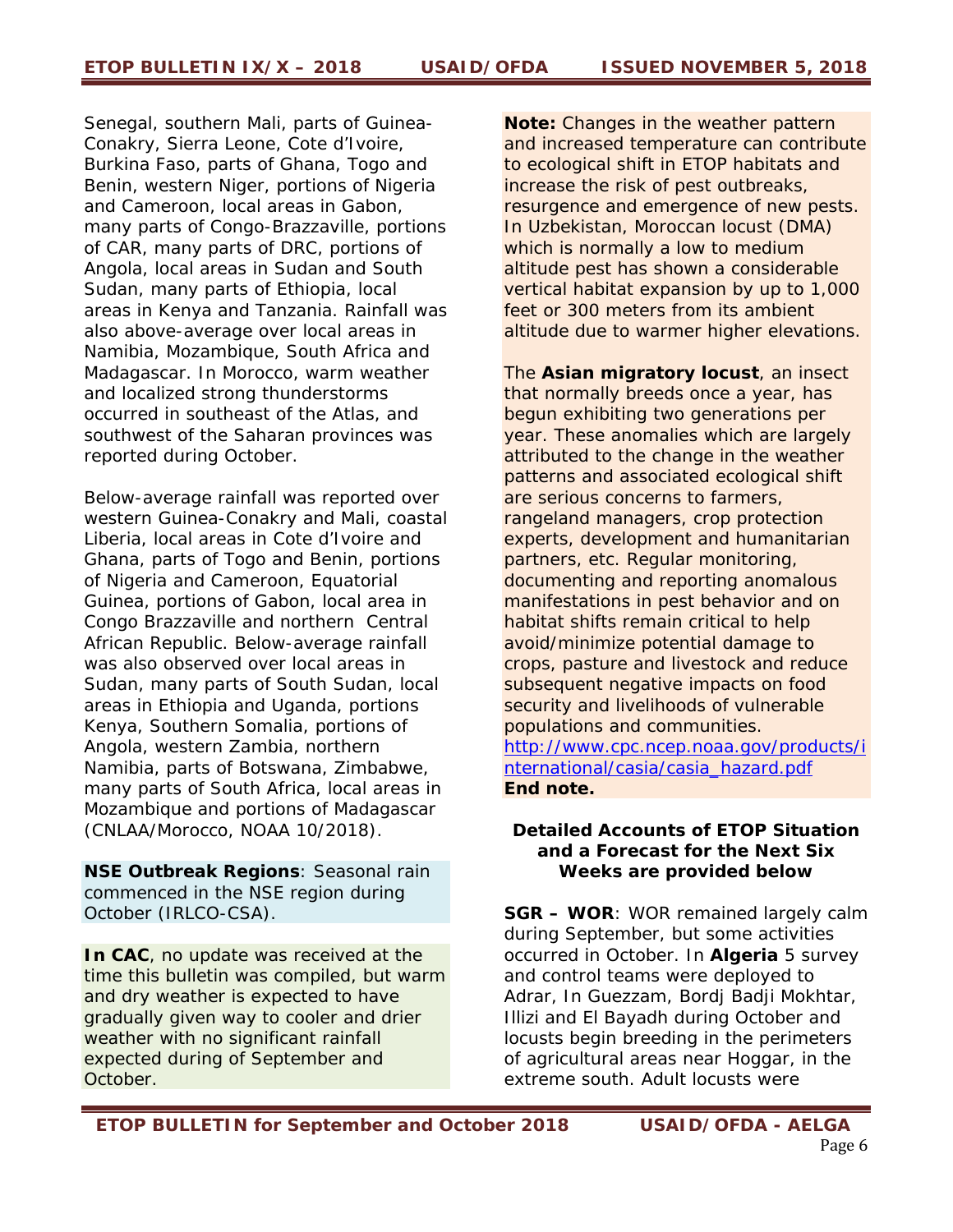controlled on 180 ha in the agricultural areas in El Bayadh (north-west) and 2<sup>nd</sup> generation breeding was reported in **Chad,** northern **Niger** and southern **Algeria** in October. Solitary adults were detected at Oued Sakia El Hamra and in the Draa and Ziz-Ghris valleys in **Morocco** during the last two dekads of October.

Surveys were not conducted in **Mali** in October, but watch brigades reported the presence of immature and mature adult locusts in the western slopes of the Adrar des Iforas and Timetrine in Tarlit, Achou,Toulout, Inchekar, And Tahotène. A mission composed of rapid intervention teams at the Gao Base has been deployed to the sub-base with support from community leaders to verify the presence of locusts. During September, three survey and control teams were deployed to Adrar, Tamanrasset and Illizi wilayas in Algeria where rainfall continued and vegetation remained green in the main wadis and irrigated areas during September. The teams detected groups of hoppers and isolated solitary adults in wadis and in the surrounding of irrigated areas in Adrar and controlled on 406 ha September. In **Mali, Mauritania, Niger**, and **Chad** limited breeding may have occurred in a few places where ecological conditions were favorable during September and October locusts from the summer breeding areas in the south are expected to have migrated north **Mauritania**. No locusts were reported in Tunisia, Senegal, Burkina Faso or Libyaduring September or October. (CNLA/Mauritania, CNLAP/Mali, CNLAA/Morocco, CNLA/Tunisia, FAO-DLIS, INPV/Algeria).

**Forecast**: In **WOR** locusts that are expected to have begun moving from the summer breeding areas to the north will

move further north into northern Mauritania, Morocco, and Algeria and form small groups and start breeding in some localities. In **Mali** small-scale breeding that is expected to have occurred in Adrar des Iforas and Tamesna and perhaps elsewhere in the region will likely concentrate in patches of green vegetation and law laying wadis. CNCLP expects to closely monitor the situation during the coming months to predict migration routes to North Africa. Overall the WOR region will likely remain calm as ecological conditions will continue becoming unfavorable during the forecast period (INPV/Algeria, CNLCP/Mali, CNLA/Mauritania, CNLAA/Morocco, CNLA/Tunisia, FAO/DLIS, PSPM/PMI).

### **SGR (Desert Locust) -** In **Sudan**,

mature adults and hoppers were detected in North Kordofan and Northern States and in summer breeding areas in the Red Sea coast during October. Solitary, immature and mature adults were also detected in North Khartoum State along the River Nile during the first dekad of September.

Surveys were conducted in summer breeding areas along the northwest coastal and sub–coastal areas in **northern Somalia** during the first week of September and detected 5<sup>th</sup> instar hoppers west of Hadayta village and some 2<sup>nd</sup> instar hoppers 15-20 Km away from Hadayta. Small-scale breeding resulted in medium density gregarious hoppers. Solitary hoppers and isolated low density immature adults were also detected in Duqle village where light to moderate rainfall was reported in some of the areas that were surveyed. Vegetation was green in Hadayta and west of Cabdi Geedi and Duqle (west of Lughaye) where mature locusts were reported in cropping areas. During October, local breeding was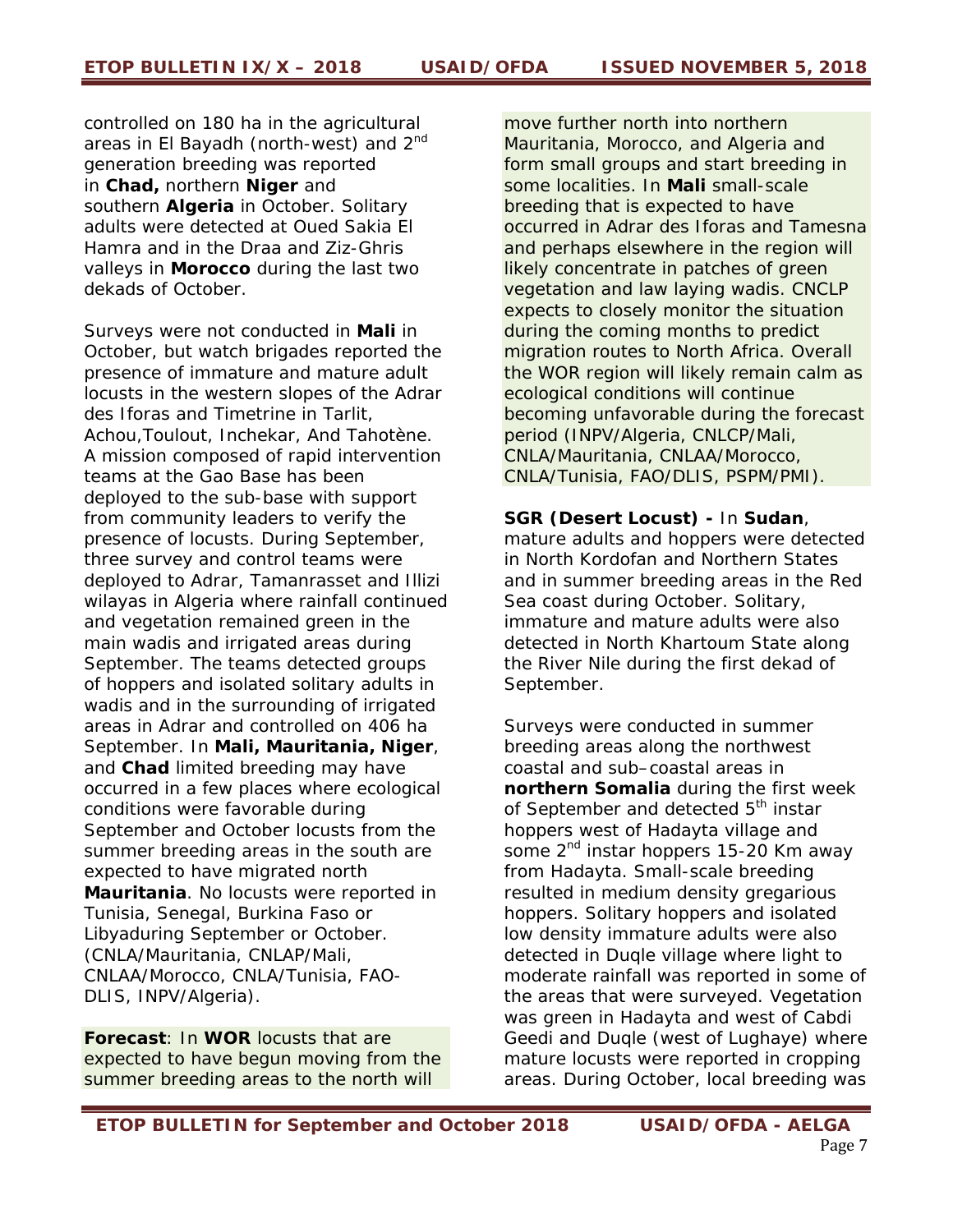in progress and hoppers and adults were controlled on 70 ha on the northwest coast of **Somalia** with biopesticides (FAO-DLIS, PPD/Somalia).

In **Oman**, no locusts were detected in the North and South Al Batinah, Musandam, Al Bureimi, Al Wusta and Dhofar regions during September, but small-scale breeding occurred in October in areas where cyclone Luba brought heavy rain. No locusts were reported in Djibouti and no updates were received from other countries in COR during September or October. Surveys were not possible in Yemen and the situation in summer breeding areas in the interior of the country remained unclear (FAO-DLIS, LCC/Oman, PPD/Djibouti).

**Forecast:** As ecological conditions gradually become unfavorable in summer breeding areas, locusts will likely concentrate in patches of green vegetation and migrate to winter breeding areas along both sides of the Red Sea coasts, but significant developments are not likely during the forecast period (FAO-DLIS, LCC/Oman, PPD/Sudan).

**SGR - EOR:** In South-West Asia, low numbers of locusts were reported in in summer breeding areas along the Indo-Pakistan border during September and the situation remained calm during October (FAO-DLIS).

*Active monitoring, timely reporting and preventive interventions remain critical to abate any major developments that could pose serious threats to crops and pasture in areas where locust activities are present.* 

*The USAID/OFDA-FAO-DLCO-EA sponsored Horn of Africa emergency*  *desert locust management project contributed to strengthening national and regional capacity for SGR surveillance, monitoring and control. Technical and material supports that have been provided through the project enabled front-line countries and DLCO-EA to better monitor, report, and build capacity to prevent, and abate locusts in the subregion.*

**Red (Nomadic) Locust (NSE**): NSE swarms and concentrations are expected to have persisted in Malagarasi Basin, Ikuu-Katavi plains, Rukwa Valley in Tanzania; Lake Chilwa/Lake Chiuta plains, Mpatasanjoka Dambo in Malawi; Buzi Gorongosa plains, Dimba plains in Mozambique and in the Kafue Flats in Zambia during September and October (IRLCO-CSA).

**Forecast**: NSE will likely start breeding with the onset of the rains in November/ December 2018 and hopper bands will form in January/February 2019 (IRLCO-CSA, OFDA/AELGA).

# *Central American Locust - Schistocerca piceifrons peceifrons*

*(CAL):* No update was received at the time this report was compiled, however mixed *populations of 1st generation of hoppers and mating and egg laying adults, which normally develop from May-September, and that were reported in*  Yucatán Peninsula in **Mexico** during August are expected to have further developed during September into October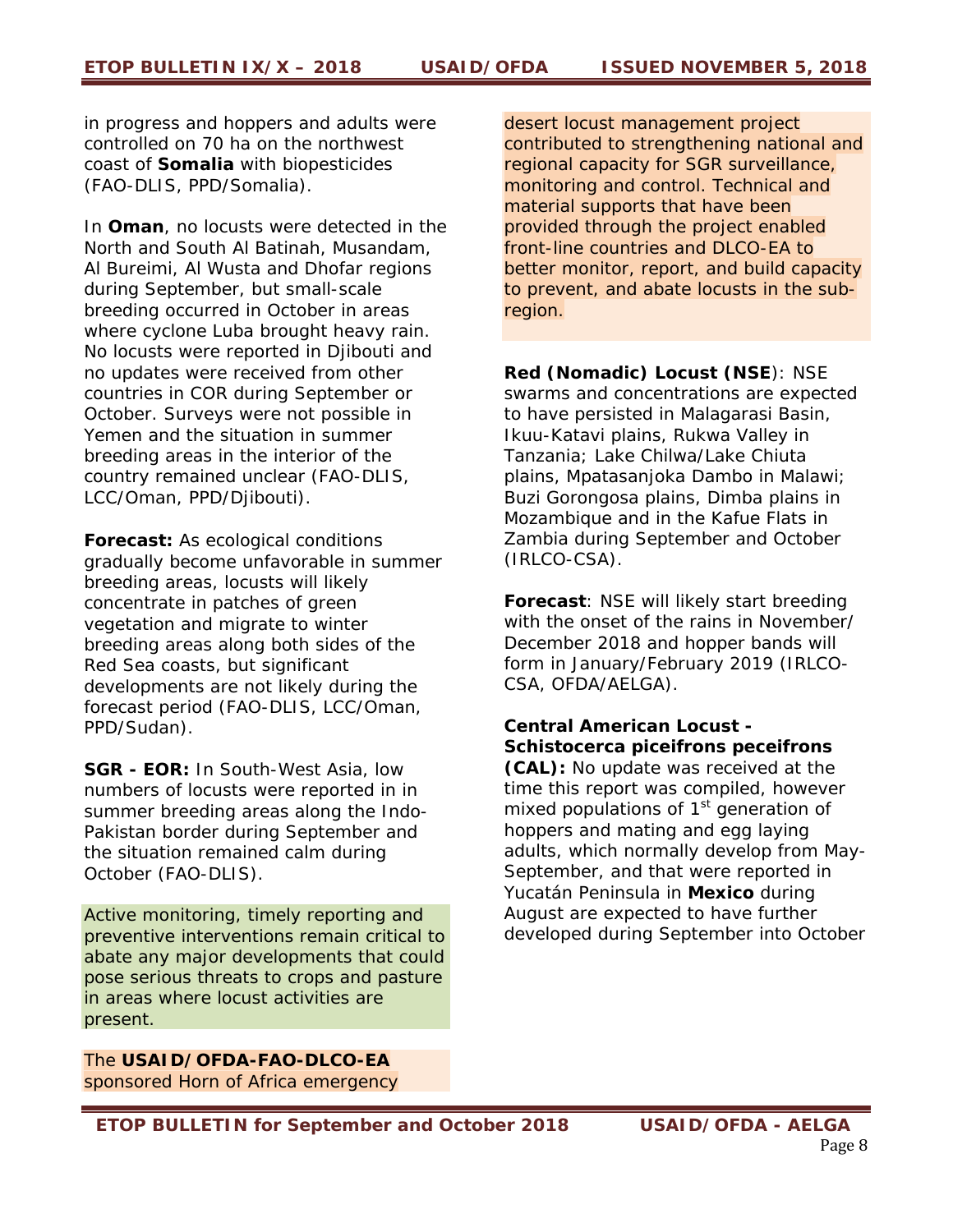in the region.



Adult CAL/SPI in Yucatan, Mexico (photo courtesy: CESVY, 2018)

**Forecast:** 2<sup>nd</sup> generation CAL populations will likely further develop in the Yucatan Peninsula in **Mexico** and **Nicaragu**a during the forecast period.

*Note: CAL (SPI), native to Central and South America, belongs to the same genus as the Desert Locust, Schistocerca. It is an important pest in the tropical regions of the America particularly in Belize, México, Guatemala, El Salvador, Honduras, Nicaragua, Costa Rica and Panamá. The pest has two generations per year. In the Yucatán Peninsula outbreak often occurs every 4 years, probably this year it may appear in higher density due to favorable ecological conditions. National entities routinely monitor the pest and the Federal and State Governments coordinate with farmers to prevent population build ups. In addition, training and other supports are provided through OIRSA – the Regional office of the International Organization for Animal and Plant Health (Mario Poot).* 

*South American Locust, Schistocerca cancellata (SAL):* No update was received during September or October and significant populations are not expected to have occurred in Argentina, Bolivia or Paraguay.

**Forecast:** *SCA outbreaks are usually reported in Argentina, Bolivia and Paraguay during summer/warmer season which is often accompanied by the seasonal rains. The SCA situation is relatively calm, but warmer weather and regeneration of vegetation – shrubs, trees and grasses during spring into summer rainy seasons will allow locust populations to begin appearing and further develop in some places.* Timely cross-border surveillance and monitoring remain essential to detect and control the locusts (Senasa/Argentina).

# *Tropidacris collaris* **(Tucura**

**quebrachera** – **TCO** - grasshopper-): No update was received during September or October and escapee locusts from the high density populations that were detected and controlled in Argentina are expected to have further subsided during this period.



**Italian (CIT), Moroccan (DMA) and Migratory (LMI)** Locusts in Central Asia and the Caucasus (CAC): No update was received for September or October from CAC, however, DMA is expected to have diminished in its southern range in Azerbaijan, Georgia and Armenia and northern Afghanistan, but may have persisted in its northern range in September and further diminished in October. CIT hoppers are expected to have continued developing in Kazakhstan, Tajikistan and Uzbekistan during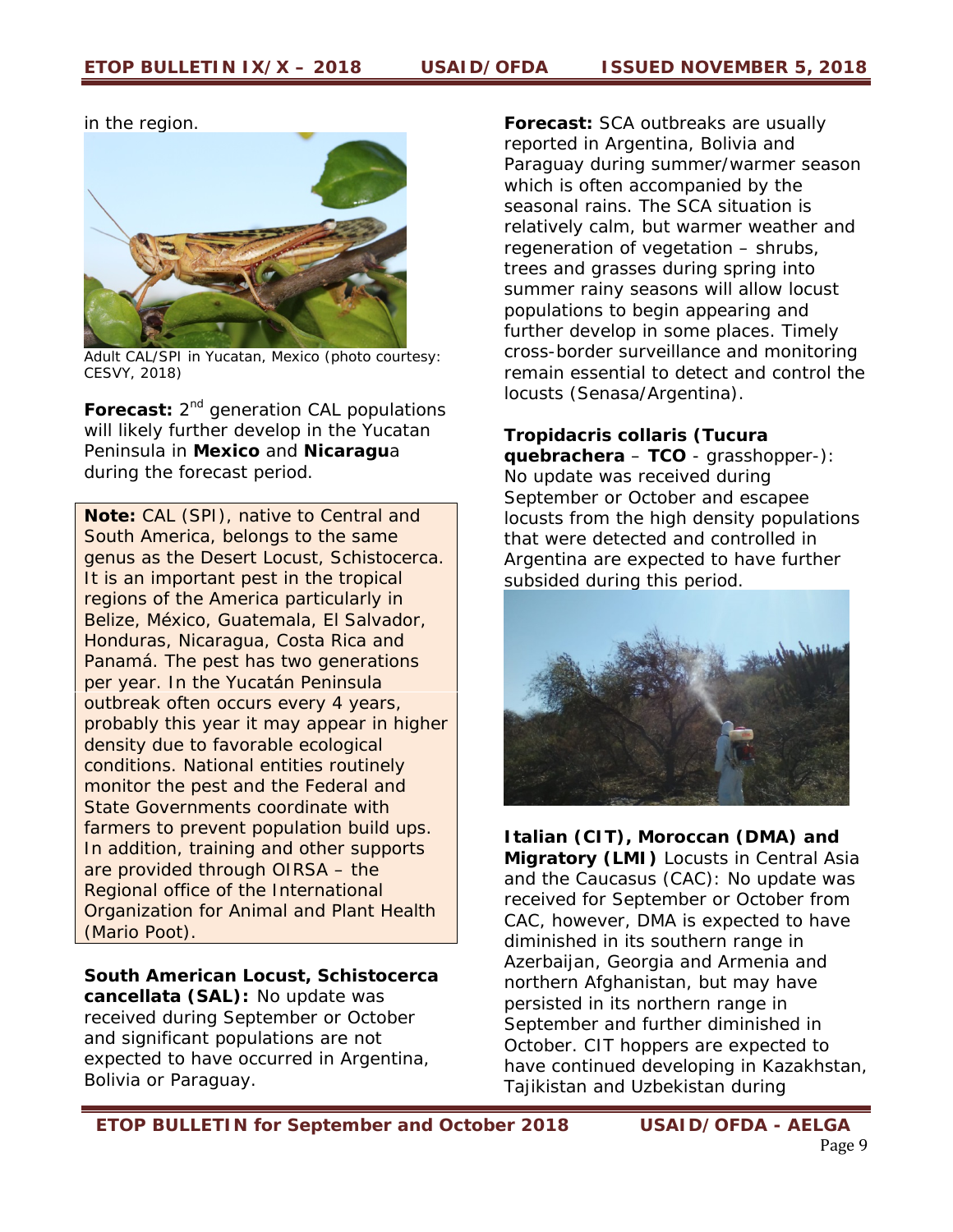September, but gradually began decreasing in October. LMI is expected to have continued laying eggs in Kazakhstan, Uzbekistan, and Russian Federation through October.

**Forecast:** Locust situation in CAC is expected to end during the forecast period and the situation will remain calm till next spring.

### **Tree locust:** *Anacridium spp*.

outbreaks continued in Turkana, Wajir , Garissa and Madera Counties in **Kenya**  during September and October. The locusts were reported feeding on *Acacia* sp vegetation, the main source of food for grazing animals. Control operations were being considered by the Crop Protection Services (IRLCO-CSA).

# *Fall armyworm (FAW) (S. frugiperda)*

FAW continued its presence in Africa where it has been causing damage to rain-fed and irrigated crops. In eastern Africa and the Horn, the pest was detected on rain-fed/irrigated fields. In **Rwanda** and **Kenya**, the pest was observed in several farms in villages where OFDA PMI technical advisor visited during the  $1<sup>st</sup>$  and  $2<sup>nd</sup>$  dekads of October 2018. In **Kenya**, most of the areas where the technical advisor visited were either harvested or mature and the FAW infestations were not detected or were at low level. In **Rwanda** maize crops were at different stages during the October field visit. FAW was detected in many fields with different levels of infestations.

Beneficiaries who participate in OFDA funded project in both countries routinely monitor and scout their fields and take actions to protect their crops from FAW attack. In all locations, farmers and village chiefs clearly described the

methodologies they employ to control the pest. The pest was also reported in Ethiopia, Uganda, and South Sudan during September and October. FAO and its partners developed an interactive FAW Risk-Index heat map to help monitor the potential level of risk of FAW situation in affected countries across Africa, Yemen, etc. As of now, the pest has been reported in all of sub-Saharan African, including Seychelles. Only Eritrea and Lesotho have not yet reported.

http://www.fao.org/emergencies/resources/maps/ detail/en/c/1110178/



FAW larva feeding on fresh corn ear in Moshi district in Kilimanjaro Region of Tanzania (photo courtesy: Juma and Didas, 13 June, 2018)

In **Malawi** and **Tanzania**, the pest was reported causing damage to irrigated maize. In **Tanzania**, FAW was reported in Baliadi and Miyatu districts in Simiyu region the northern part of the country on maize crops and control is effected by the affected farmers with technical and material assistance from the MinAgri. Awareness raising and training by PHS staff who received training through USAID/OFDA and other means cotninued. The pictures showing infested corn ears were taken during USAID/OFDAsponsored training of community focal persons (CFP) in Usagara village in Iringa District, Iringa Region in southern Tanzania. The **CFP training is part of the OFDA/PSPM-funded community empowerment project on fall**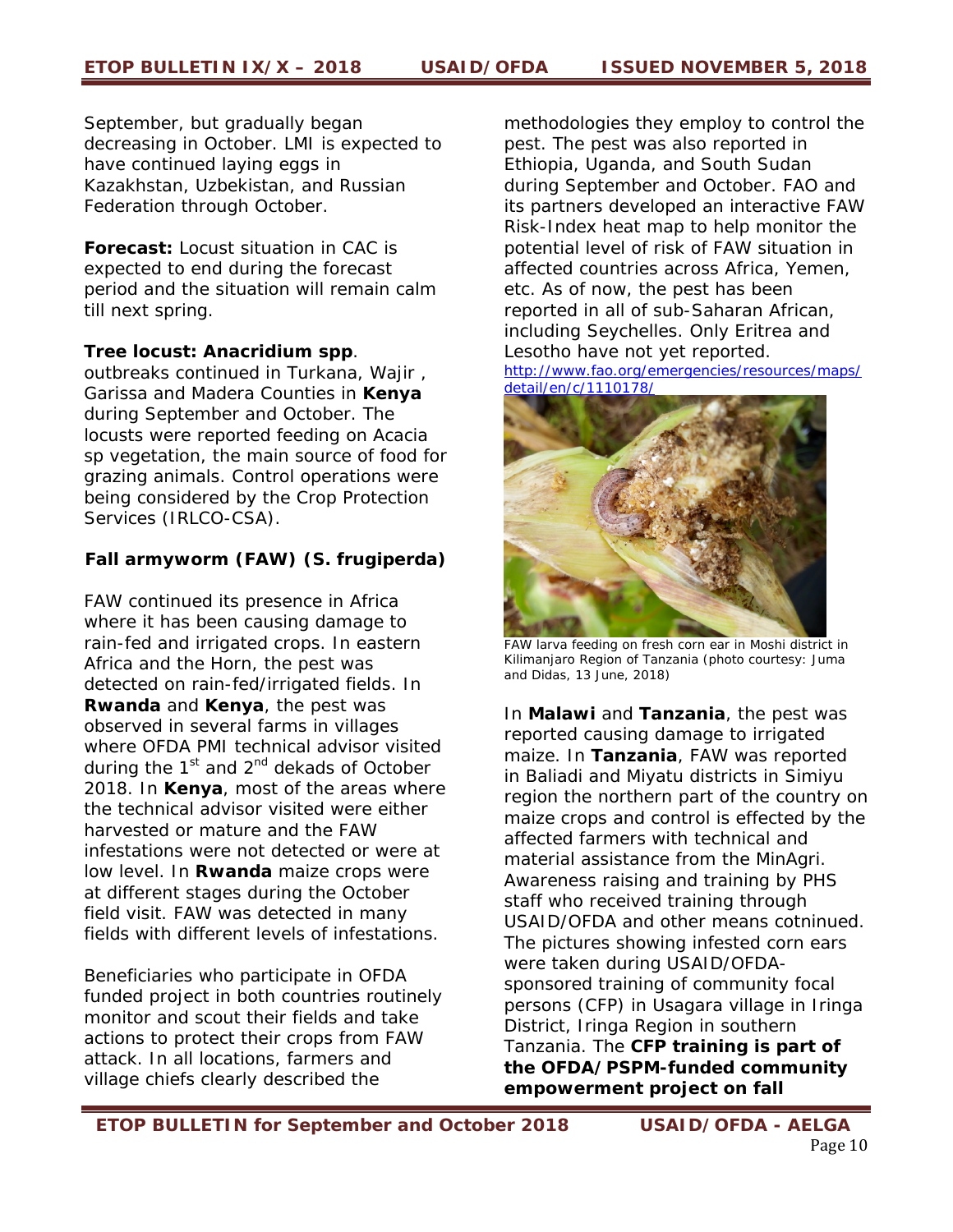#### **armyworm monitoring, early warning and management.**



FAW larva feeding on fresh corn ear (kernels are at R2 growth stage) in Hanang district in Manyara Region of Tanzania (photo courtesy: Juma and Didas, 20 June, 2018)



 A fall armyworm (FAW) larva (caterpillar) comfortably resting between rows of corn kernels (Photo courtesy: Didas Moshi, DLCO-EA-Tanzania 28 June, 2018).

In addition to acquiring knowledge and skills in FAW biology, behavior, monitoring, scouting, and management, participants are also sensitized on human and animal health risks associated with consuming fungal-infected grains. Awareness raising is also conducted on trade impacts of fungal-infested grains as such grans are unfit to export market in Tanzania and elsewhere.

Affected farmers pour a mixture of soil and ash to whorl during vegetative growth stage to suffocate and expel or kill the larvae. Natural enemies such as fungal pathogens, predators and parasitoids are being detected in several

countries, including Kenya, Ethiopia, Madagascar and elsewhere. Handpicking and plant-based mixtures of extracts of leaves of common weeds, such as Babachico (*Chromolaena odorata – common name Siam weed, devil weed, triffid -* larvicidal chemical that can affect major mosquito vectors as well as funcigicidal, nematicidal and other useful properties<sup>L</sup>

https://en.wikipedia.org/wiki/Chromolaena\_odorat a) is utilized in many countries (FAOSFE, IRLCO-CSA, PPD/Ethiopia, PPD/Somalia).

In was also reported in northern **Nigeria**, southern **Mali** and southern Senegal during August which may have persisted through September, but additional information was not available at the time this bulleting was compiled (FAONG, DPV/Mali, DPCV/Senegal). FAW was also reported in Yemen in July, but additional information was not available at the time this bulletin was compiled.

In southern **India**, FAW that was detected in July 2018 in maize crops during the kharif cropping season (July-October) at the foothills of the south-west monsoon in Karnataka State had reached neighboring Tamil Nadu State, West Bengal and Gujarat by September 2018. The pest is expected to have continued its presence and causing damage to crops during October and perhaps spread to neighboring areas and may have also reached countries neighboring India, but this needs to be confirmed.

Several species of natural enemies that can attack FAW were detected along with the pest during surveys that were conducted in all five districts in Karnataka State in the southwestern part of India. The natural enemies include egg parasitoids, e.g., *Telenomus sp*. and *Trichogramma sp*. (Hymenoptera),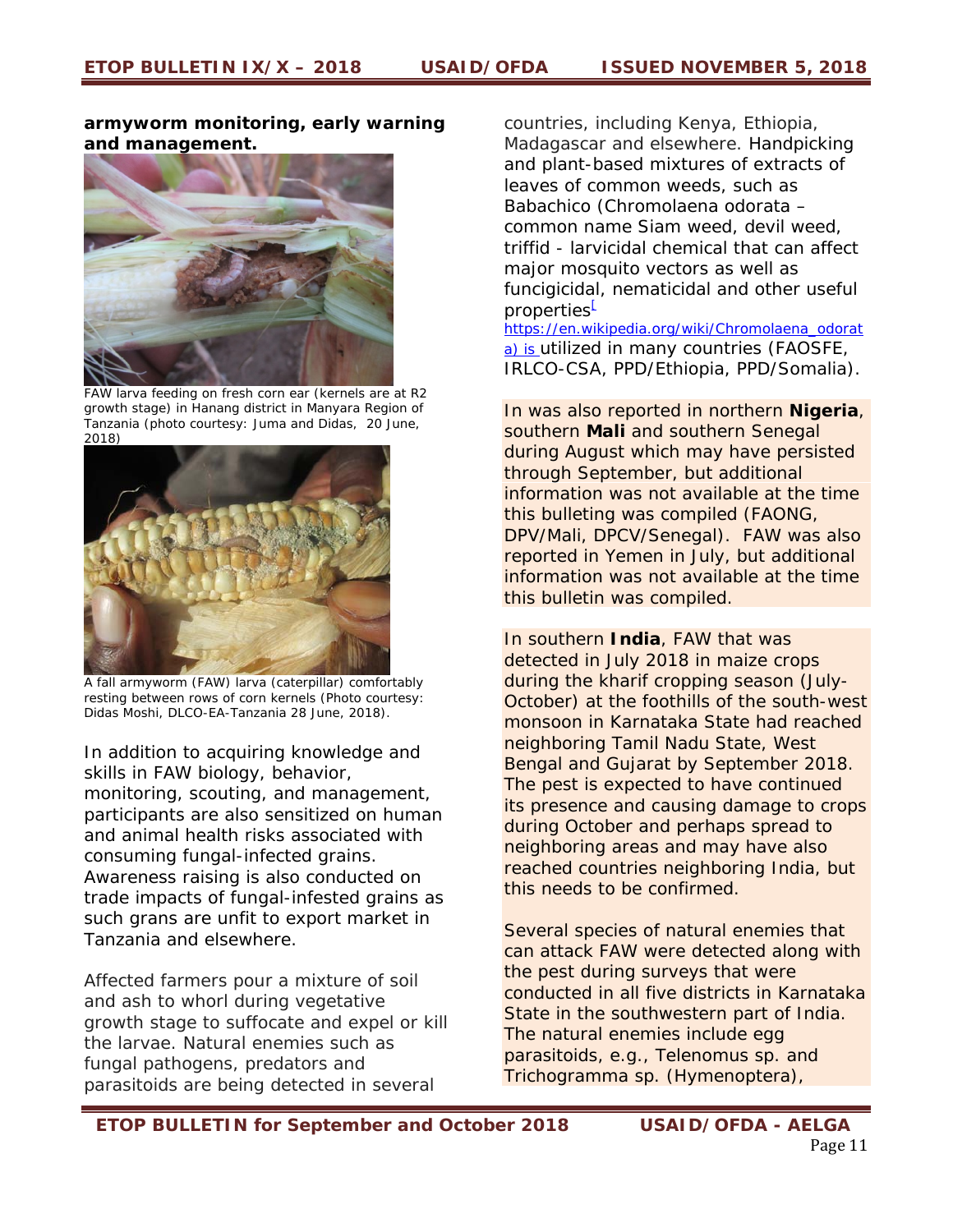gregarious larval parasitoid - *Glyptapanteles creatonoti (*Hymenoptera), a solitary larval parasitoid - *Campoletis chlorideae Uchida*  (Hymenoptera), a solitary indeterminate Hymenoptera larval-pupal parasitoid - *G. creatonoti -* a well-established parasitoid that attacks various *noctuid spp.* in India and Malaysia. Other predatory natural enemies such earwigs and a pathogenic fungus, *Nomuraea rileyi* were also collected in large numbers in areas where the pest was detected. Studies are underway to develop means and ways to effectively manage the pest (Shylesha et al., 2018):

http://www.informaticsjournals.com/index.php/jbc/article /viewFile/21707/17850; https://www.thehindu.com/news/national/karnataka/rav aged-by-a-caterpillar/article25010469.ece http://www.nbair.res.in/recent\_events/Pest%20Alert%2030th %20July%202018‐new1.pdf,

**Forecast:** FAW will continue being a threat to irrigated and rain-fed maize and other crops across several regions in Africa and Asia during the forecast period and will likely continue expanding its invasion territories.

http://www.exeter.ac.uk/news/featurednews/title\_ 676373\_en.html,

http://www.fao.org/news/story/en/item/1148819/i code)/,

https://www.cimmyt.org/fall-armyworm-reportedin-india-battle-against-the-pest-extends-now-toasia/

USAID/BFS and OFDA co-funded IPM based FAW management guidance document is now available in English and French: Fall Armyworm in Africa: A Guide for Integrated Pest Management and will soon be ready in Portuguese language. USAID/BFS has developed an easy-to-use one-page pest management decision guide (PMDG) in collaboration with CABI for dozens of countries across Africa and

continues working on affordable tools. The PMDG is being translated into local languages to benefit rural communities. BFS and SAWBO (Scientific Animation Without Borders) jointly developed a short, animation video clip on FAW biology, detection, scouting, monitoring, control and awareness raising for smallholder farmers *https://sawboanimations.org/video.php?video=//www.youtube.c*

*om/embed/5rxlpXEK5g8*

https://ecd.usaid.gov/repository/pdf/50065.pdf

*Active surveillance and timely reporting and preventive interventions remain crucial to address FAW problems* 

*The need to develop safer and affordable, ecologically sustainable, economically sound and socially acceptable IPM based management interventions and assessment tools need to be available and widely disseminated to manage the threat/damage poses to small-holder farmers.* 

#### *Additional info sources on FAW*

*Armyworm Network: A web resource for armyworm in Africa and their biological control:* http://www.armyworm.org/

*https://www.plantwise.org/pesticide-restrictions* 

*Bt maize and the fall armyworm in Africa (Africa Center for Biodiversity, June 2018):* 

*https://acbio.org.za/sites/default/files/documents/ BT%20Maize%20Fall%20Army%20Worm%20repor t.pdf*

*Invasive Species Compendium Datasheets, maps, images, abstracts and full text on invasive species of the world: http://www.cabi.org/isc/datasheet/29810*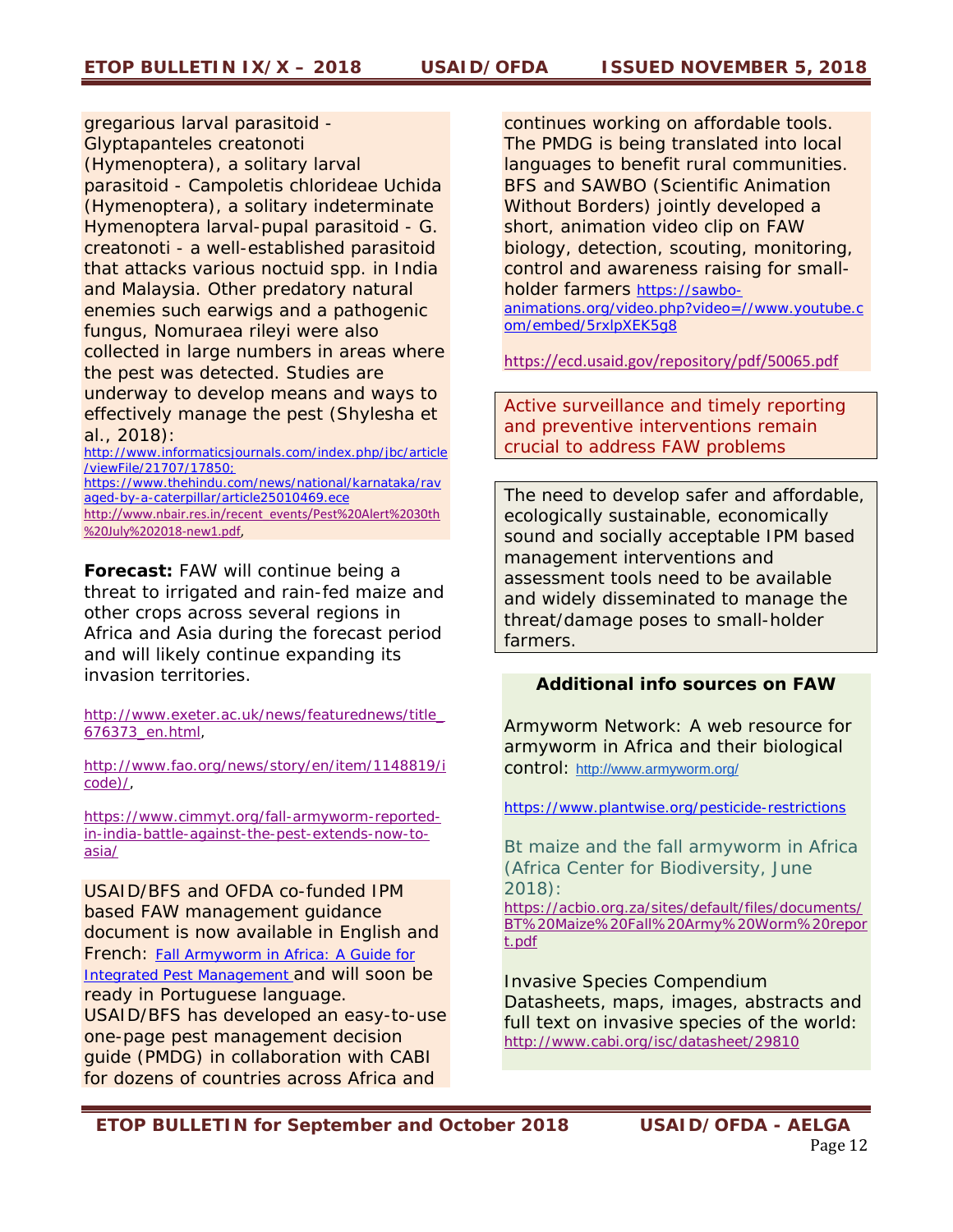*Drought and armyworm threaten Africa's food security: http://www.theeastafrican.co.ke/news/Drought-*

*and-armyworm-threaten-Africa-foodsecurity/2558-3996692-ggws8q/index.html* 

*http://www.fao.org/food-chain-crisis/how-wework/plant-protection/fallarmyworm/en/* 

*http://www.fao.org/fileadmin/templates/fcc/map/ map\_of\_affected\_areas/Fall\_Armyworm\_brief\_- \_\_15Dec2017\_.pdf*

FAO Food Chain Crisis Early Warning Bulletin for January, 2018: *http://www.fao.org/3/I8520EN/i8520en.PDF* 

FAO FAWRisk-Map has been developed to provide information on the risk of household food insecurity due to FAW across Africa (see below) *http://www.fao.org/emergencies/resources/maps/ detail/en/c/1110178/* 

NURU, a mobile phone application that detected FAW eggs, larvae, pupae and damage on maize crops. The app is developed by Penn State University and UNFAO:

*http://www.fao.org/news/story/en/item/1141 889/icode/* 

*https://play.google.com/store/apps/details?id=org.fao.fa w* 

*http://www.armyworm.org/* 

### **African Armyworm (AAW):** AAW

caterpillars were reported affecting grass pasture in Rumphi district of Muzuzu Agricultural Development Division in Malawi during October (IRLCO-CSA).

**Forecast:** AAW outbreaks will likely occur in more IRLCO-CSA Member Countries southern Africa following the onset of rains in November/December.

*Forecasters are advised to ensure that pheromone traps are operational at the start of the rains which triggers the* 

*appearance of the pest which is followed by crop damage. Regular crop scouting is encouraged to accompany trap monitoring to ensure early detection and reporting on the presence of eggs, larvae and damage marks on plants and help facilitate rapid interventions. Vigilance and timely appropriate preventive interventions remain critical to avoid major crop damage (OFDA/AELGA).* 

**Note:** USAID/OFDA has developed printable and web-based maps for AAW trap monitoring locations, for participating outbreak and invasion countries in the central region: http://usaid.maps.arcgis.com/apps/Viewer/index.h tml?appid=8ff7a2eefbee4783bfb36c3e784e29cb. A similar map is also being developed for the southern region: http://usaid.maps.arcgis.com/apps/Viewer/index.h tml?appid=9d2ab2f918284595819836d1f16a526f (click the links for the maps). OFDA/PSPM

intends to develop a similar map for FAW DDR project).

# **Southern Armyworm (***Spodoptera*

*eridania***) (SAW/SER**). SAW- a *pest native to the Americas widely present from the southern parts of the US down to Argentina is probably the most polyphagous (can feed on multiple host plants) of all armyworm species that belong to the Genus Spodoptera. This pest is known to feed on more than 200 species of plants in 58 families, mostly broadleaf, including, but not limited to cabbage, carrot, cassava, collard, cotton, cowpea, eggplant, okra, pepper, potato, soybean, sweet potato, tomato, avocado, citrus, peanuts, sunflower, tobacco and varies flowers and watermelon*  http://entnemdept.ufl.edu/creatures/veg/leaf/sout hern\_armyworm.htm. *(comparison: FAW has a host range of 80-100 plant species*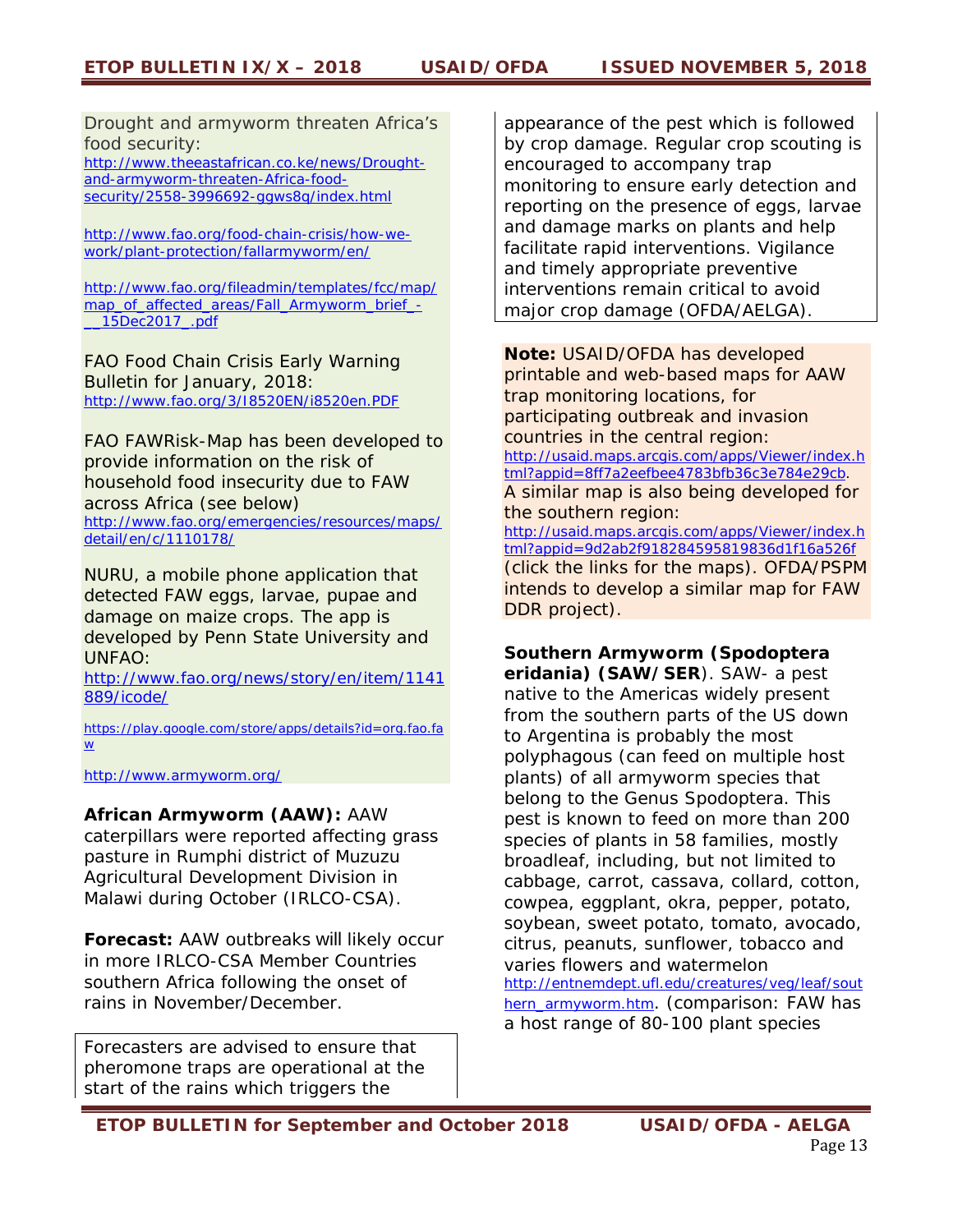

A mature SAW larva (caterpillar) (file photo UF)

*SAW can produce multiple generations per year and completes its life cycle in 30-40 days. It is prolific and the female can lay 1,500-3,000 eggs under favorable temperature and host plant over her lifetime.* 

So far, SAW has not been detected in Africa on an outbreak-scale. However, its presence is not discounted. With more than 200 plant species on its menu, the presence of SAW on the African continent is certainly an additional and a serious threat to small-holder farmers who are already struggling to fend of other pests of major economic importance.

Control operations for SAW include natural enemies - parasitoids, predators, and pathogens; synthetic and biological pesticides, as well as botanical agents and other technologies. Given that the larvae of this pest are mostly external feeders, although they bore into fruits such as tomatoes, direct application of safer, effective and affordable pesticide use can be more effective on this pest than others that feed from inside plant parts.

*Quelea* **(QQU):** QQU bird outbreaks were reported in Kirinyaga, Kisumu and Tana River counties in Kenya. The birds were reported attacking irrigated rice (Kirinyaga, Kisumu counties) and sorghum in Tana River County. The Crop Protection Services Division in collaboration with county extension staff were carrying out surveys for roost sites with intention of carrying out control (IRLCO-CSA).

**Forecast:** QQU outbreaks will likely continue being a problem to irrigated rice growers in Busia, Siaya, Kisumu and, Kirinyaga counties of Kenya and to sorghum growers in Busia and Tana River counties. Breeding will likely commence in Kenya, Mozambique, Tanzania and Zimbabwe several weeks following the onset of the rains. Fledglings and parental populations likely cause damage to small grain cereals by mid-January 2019 (IRLCO-CSA, OFDA/AELGA).

*Facts: QQU birds can travel ~100 km/day in search of food. An adult QQU bird can consume 3-5 grams of grain and destroy the same amount each day. A medium density QQU colony can contain up to a million or more birds and is capable of consuming and destroying 6,000 to 10,000 kg of seeds/day, enough to feed 12,000-20,000 people/day* (OFDA/AELGA).

**Rodents:** No update was received on rodents during September or October, but the pest is a constant threat to field and storage crops.

*FACTS: On average, an adult rat can consume 3-5 gm of food (grain, etc.) per day; a population of 200 rats/ha (an extremely low density/unit area) can consume a quantity enough to feed an adult sheep/day, not to mention the amount of food the rats can damage, destroy, contaminate making it unfit for human consumption, not to mention the zoonotic disease this pest carries and can transmit.*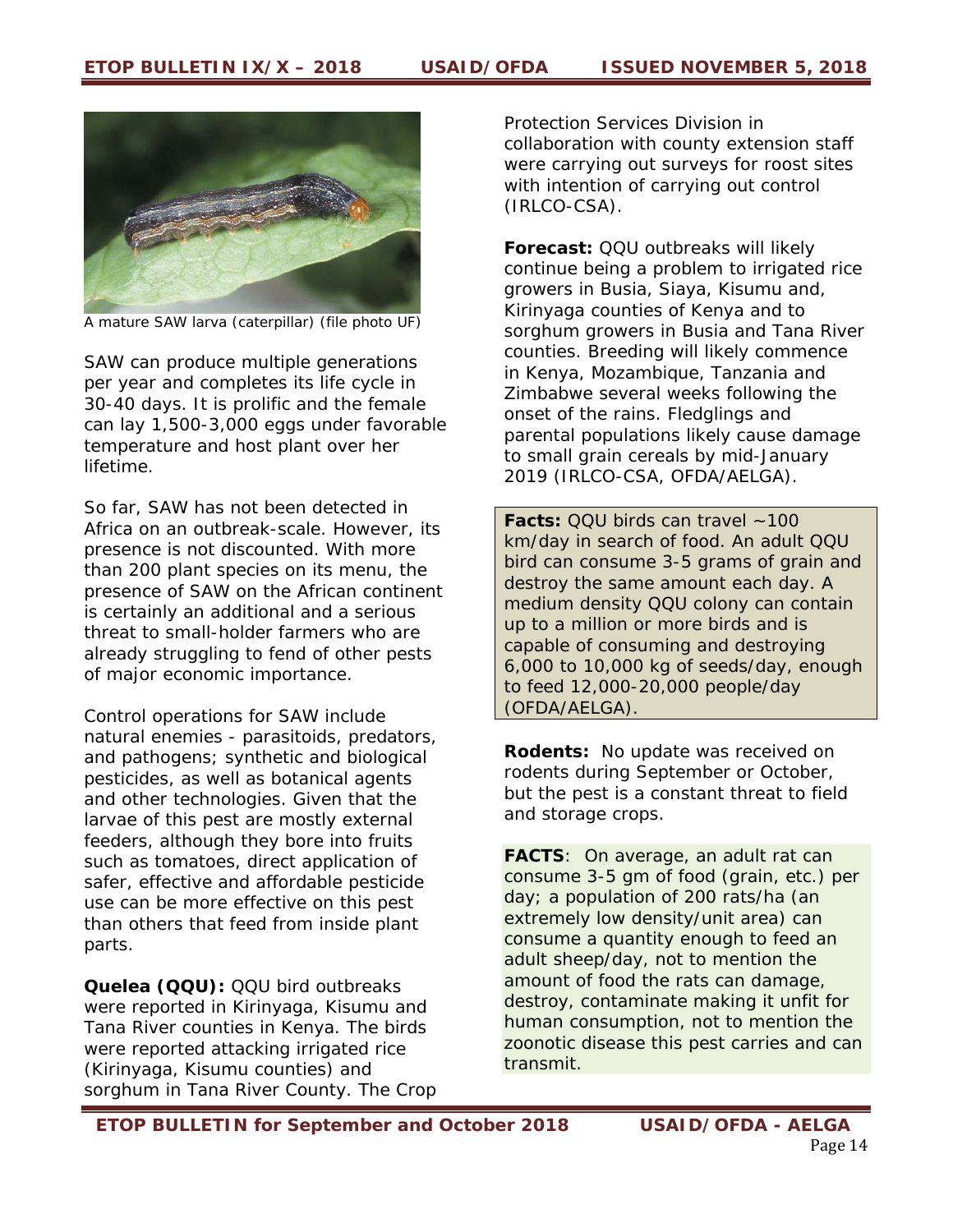*All ETOP front-line countries must maintain regular monitoring and surveillance. During crop in-seasons, scouting must be implemented on a regular basis. Invasion countries should remain on alert. DLCO-EA, IRLCO-CSA, DLCCs, DLMCC, CNLAs, national DPVs and PPDs, ELOs are encouraged to continue sharing ETOP information with stakeholders as often as possible and on a timely basis. Lead farmers and community forecasters must remain vigilant and report ETOP detections to relevant authorities immediately.* 

*Note: A sustainable Pesticide Stewardship (SPS) can contribute to strengthening a pesticide delivery system (PDS) at the national and regional levels. A strong and viable PDS can effectively reduce pesticide related human health risks, minimize environmental pollution, reduce pest control cost, improve food security and contribute to the national economy. A viable SPS can be effectively established by linking key stakeholders across political borders and geographic regions. End note.* 

**OFDA/PSPM** encourages the use of alternatives to hard core pesticides and at all times promotes IPM to minimize risks associated with pesticide stockpiling. A judiciously executed triangulation of surplus stocks from countries with large inventories and disproportionate need to countries in need and that can effectively and safely utilize can create a win-win situation worth considering.

# **Inventories of Pesticide Stocks for SGR Prevention and Control**

Inventory of national strategic stocks of SGR pesticides slightly changed during September with 406 ha treated and in October with 180 ha treated in Algeria.

Table 1. Inventory of Strategic SGR Pesticide Stocks in Frontline Countries

| Country                                   | Quantity (I/kg)*                   |
|-------------------------------------------|------------------------------------|
| Algeria                                   | $1,186,971-$                       |
| Chad                                      | 34,100                             |
| Egypt                                     | 68,070~ (18,300 ULV,               |
|                                           | 49,770                             |
| Eritrea                                   | $17,122 - +20,000$ <sup>D</sup>    |
| Ethiopia                                  | $9,681 -$                          |
| Libya                                     | $25,000 -$                         |
| Madagascar                                | $206,000 - + 100,000$ <sup>D</sup> |
| Mali                                      | 3,600                              |
| Mauritania                                | 40,000                             |
| <b>Morocco</b>                            | 3,490,732 <sup>D</sup>             |
| <b>Niger</b>                              | $75,750-$                          |
| Oman                                      | $10,000 -$                         |
| S. Arabia                                 | $89,357 -$                         |
| Senegal                                   | $156,000 -$                        |
| Sudan                                     | $169,710-$                         |
| Tunisia                                   | 62,200 obsolete                    |
| Yemen                                     | $40,090^{D} + 180$ kg GM ~         |
| Includes different kinds of pesticide and |                                    |

formulations - ULV, EC and dust;

~ data may not be current;

 $D =$  Morocco donated 100,000 l of pesticides to Madagascar and 10,000 l to Mauritania in 2015

 $D =$  In 2013 Morocco donated 200,000 l to Madagascar

 $D =$  Saudi donated 10,000 to Yemen and pledged 20,000 l to Eritrea

 $DM =$  Morocco donated 30,000 l of pesticides to Mauritania

GM = *GreenMuscle*TM (fungal-based biological pesticide)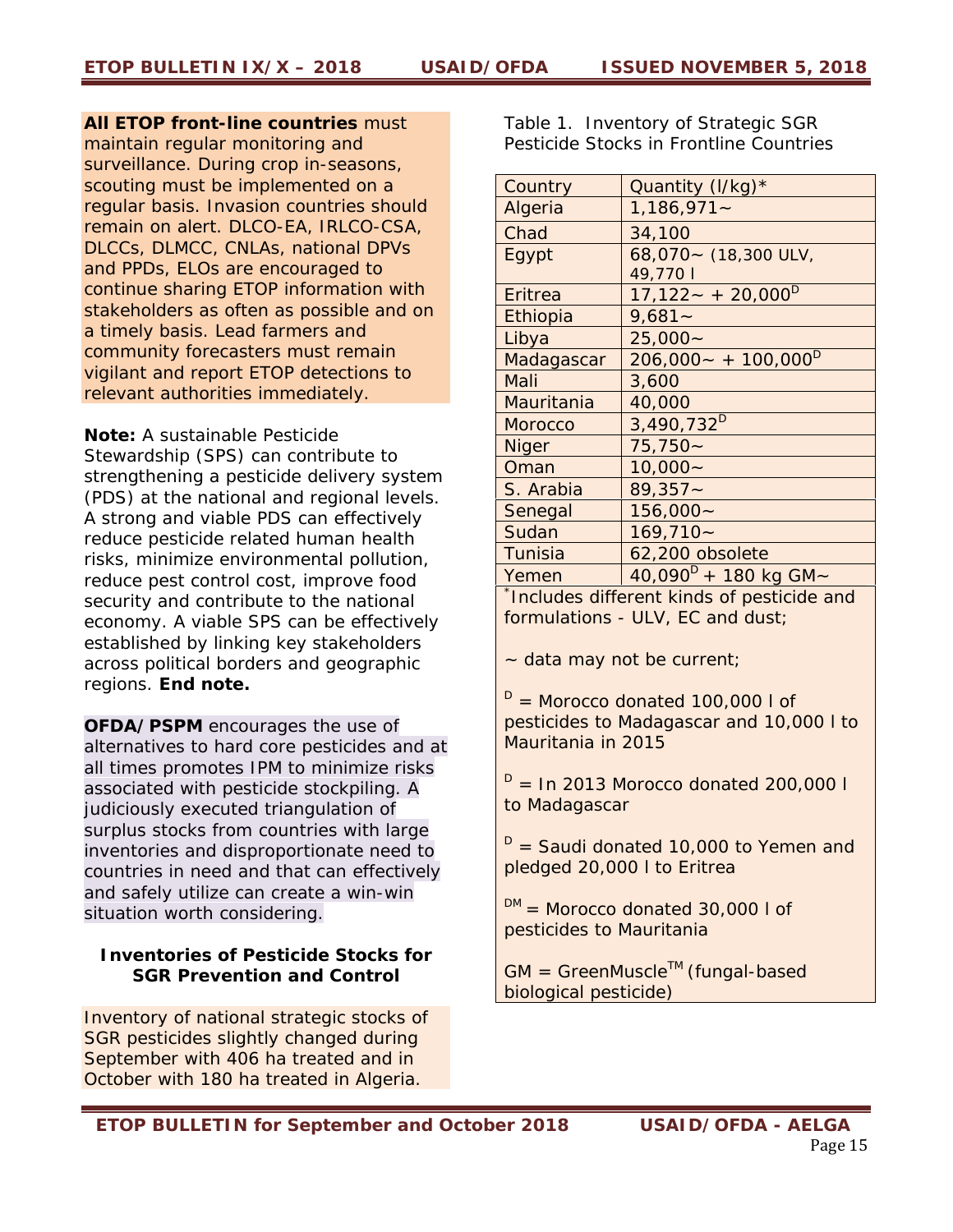# **LIST OF ACRONYMS**

- *AAW African armyworm (Spodoptera expempta)*
- *AELGA Assistance for Emergency Locust Grasshopper Abatement*
- *AFCS Armyworm Forecasting and Control Services, Tanzania*
- *AfDB African Development Bank*
- *AGRA Agricultural Green Revolution in Africa*
- *AME Anacridium melanorhodon (Tree Locust)*
- *APLC Australian Plague Locust Commission*
- *APLC Australian Plague Locust Commission Bands groups of hoppers marching pretty much in the same direction*
- *ASARECA Association for Strengthening Agricultural Research in Eastern and Central Africa*
- *CABI Center for Agriculture and Biosciences International*
- *CAC Central Asia and the Caucasus*
- *CBAMFEW Community-based armyworm monitoring, forecasting and early warning*
- *CERF Central Emergency Response Fund*
- *CIT Calliptamus italicus (Italian Locust)*
- *CLCPRO Commission de Lutte Contre le Criquett Pélerin dans la Région Occidentale (Commission for the Desert Locust Control in the Western Region)*
- *CNLA(A) Centre National de Lutte Antiacridienne (National Locust Control Center)*
- *COR Central SGR Outbreak Region*
- *CPD Crop Protection Division*
- *CRC Commission for Controlling Desert Locust in the Central Region*
- *CTE Chortoicetes terminifera (Australian plague locust)*
- *DDLC Department of Desert Locust Control*

*DLCO-EA Desert Locust Control Organization for Eastern Africa DLMCC Desert Locust Monitoring and* 

*Control Center, Yemen* 

- *DMA Dociostaurus maroccanus (Moroccan Locust)*
- *DPPQS Department of Plant Protection and Quarantine Services, India*
- *DPV Département Protection des Végétaux (Department of Plant Protection)*
- *ELO EMPRES Liaison Officers*
- *EMPRES Emergency Prevention System for Transboundary Animal and Plant Pests and Diseases*
- *EOR Eastern SGR Outbreak Region*
- *ETOP Emergency Transboundary Outbreak Pest*
- *Fledgling immature adult locust /grasshopper that has pretty much the same phenology as mature adults, but lacks fully developed reproductive organs to breed*
- *GM GreenMuscle® (a fungal-based biopesticide)*
- *ha hectare (= 10,000 sq. meters, about 2.471 acres)*
- *ICAPC IGAD's Climate Prediction and Application Center*
- *IGAD Intergovernmental Authority on Development (Horn of Africa)*
- *IRIN Integrated Regional Information Networks*
- *IRLCO-CSA International Red Locust Control Organization for Central and Southern Africa*
- *ITCZ Inter-Tropical Convergence Zone*
- *ITF Inter-Tropical Convergence Front = ITCZ)*
- *FAO-DLIS Food and Agriculture Organizations' Desert Locust Information Service*
- *Hoppers young, wingless locusts/grasshoppers (Latin synonym = nymphs or larvae)*
- *ETOP BULLETIN for September and October 2018 USAID/OFDA AELGA*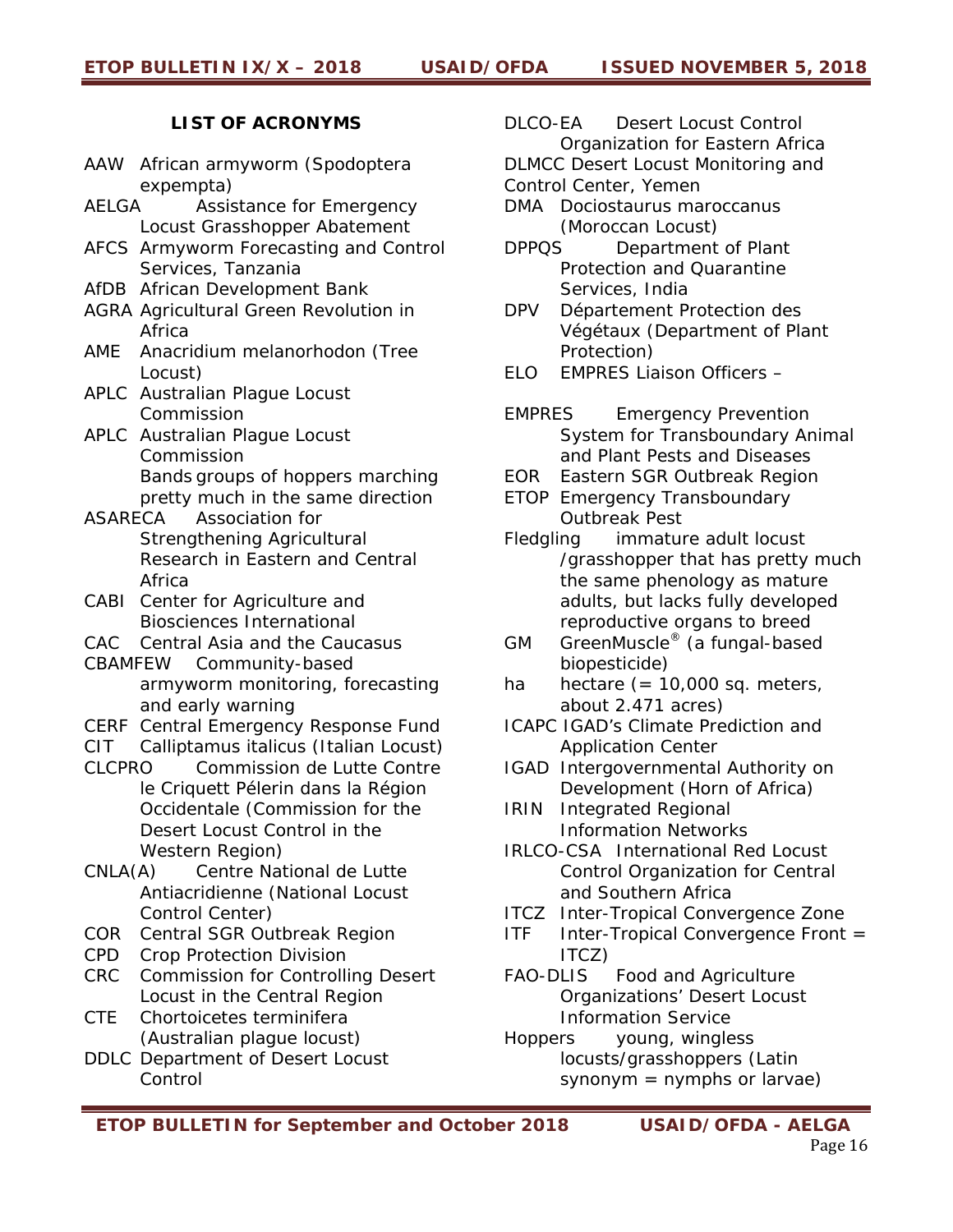- *JTWC Joint Typhoon Warning Center*
- *Kg Kilogram (~2.2 pound)*
- *L Liter (1.057 Quarts or 0.264 gallon or 33.814 US fluid ounces)*
- *LCC Locust Control Center, Oman*
- *LMC Locusta migratoriacapito (Malagasy locust)*
- *LMM Locusta migratoria migratorioides (African Migratory Locust)*
- *LPA Locustana pardalina*
- *MoAFSC Ministry of Agriculture, Food Security and Cooperatives*
- *MoAI Ministry of Agriculture and Irrigation*
- *MoARD Ministry of Agriculture and Rural Development*
- *NALC National Agency for Locust Control*
- *NCDLC National Center for the Desert Locust Control, Libya*
- *NOAA (US) National Oceanic and Aeronautic Administration*
- *NPS National Park Services*
- *NSD Republic of North Sudan*
- *NSE Nomadacris septemfasciata (Red Locust)*
- *OFDA Office of U.S. Foreign Disaster Assistance*
- *PBB Pine Bark Beetle (Dendroctonus sp. – true weevils*
- *PHD Plant Health Directorate*
- *PHS Plant Health Services, MoA Tanzania*
- *PPD Plant Protection Department*
- *PPM Pest and Pesticide Management*
- *PPSD Plant Protection Services Division/Department*
- *PRRSN Pesticide Risk Reduction through Stewardship Network*
- *QQU Quelea Qulelea (Red Billed Quelea bird)*
- *SARCOF Southern Africa Region Climate Outlook Forum*
- *SCA Schistocerca cancellata (South American Locust)*
- *SFR Spodoptera frugiperda (SFR) (Fall armyworm (FAW)*
- *SGR Schistoseca gregaria (the Desert Locust)*
- *SPI Schistocerca piceifrons piceiferons (Central American Locust)*
- *SSD Republic of South Sudan*
- *SPB Southern Pine Beetle (Dendroctonus frontalis) – true weevils*
- *SWAC South West Asia DL Commission*
- *PBB Pine Bark Beetle*
- *PSPM Preparedness, Strategic Planning and Mitigation (formerly known as Technical Assistance Group - TAG)*
- *Triangulation The process whereby pesticides are donated by a country, with large inventories, but often no immediate need, to a country with immediate need with the help of a third party in the negotiation and shipments, etc. Usually FAO plays the third party role in the case of locust and other emergency pests.*
- *UF University of Florida*
- *USAID the Unites States Agency for International Development*
- *UN the United Nations*
- *WOR Western SGR Outbreak Region*
- *ZEL Zonocerus elegans, the elegant grasshopper*
- *ZVA Zonocerus variegatus, the variegated grasshopper, is emerging as a fairly new dry season pest, largely due to the destruction of its natural habitat through deforestation, land clearing, etc. for agricultural and other development efforts and due to climate anomalies*

# **Point of Contact:**

If you need more information or have any questions, comments or suggestions or know someone who would like to freely subscribe to this report or unsubscribe, please, reach out to: